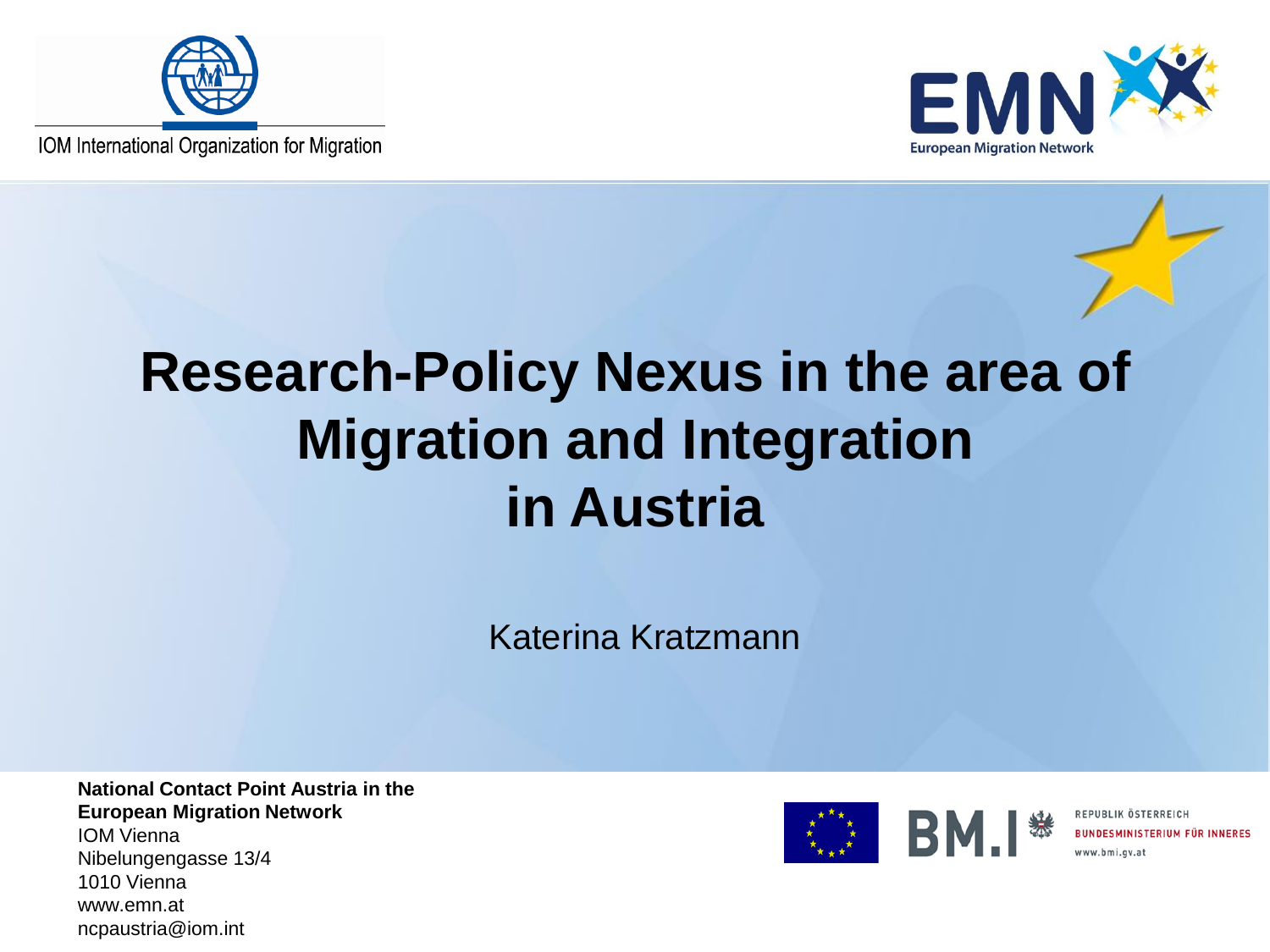### General migration context

Austria has a long history as a migration country

- $\checkmark$  In 2010 about 8.4 million people lived in Austria, approximately 1.5 million had a migratory background (foreign nationals born in Austria and born abroad plus Austrian nationals born abroad) which equals 17% of the whole population.
- $\checkmark$  The net immigration was 28.000 persons in 2010; half of the immigration took place from EU countries.

Austria has a young history of migration research

 $\checkmark$  First researches in the 80<sup>th</sup> concentrated on labour market situation due to policy context.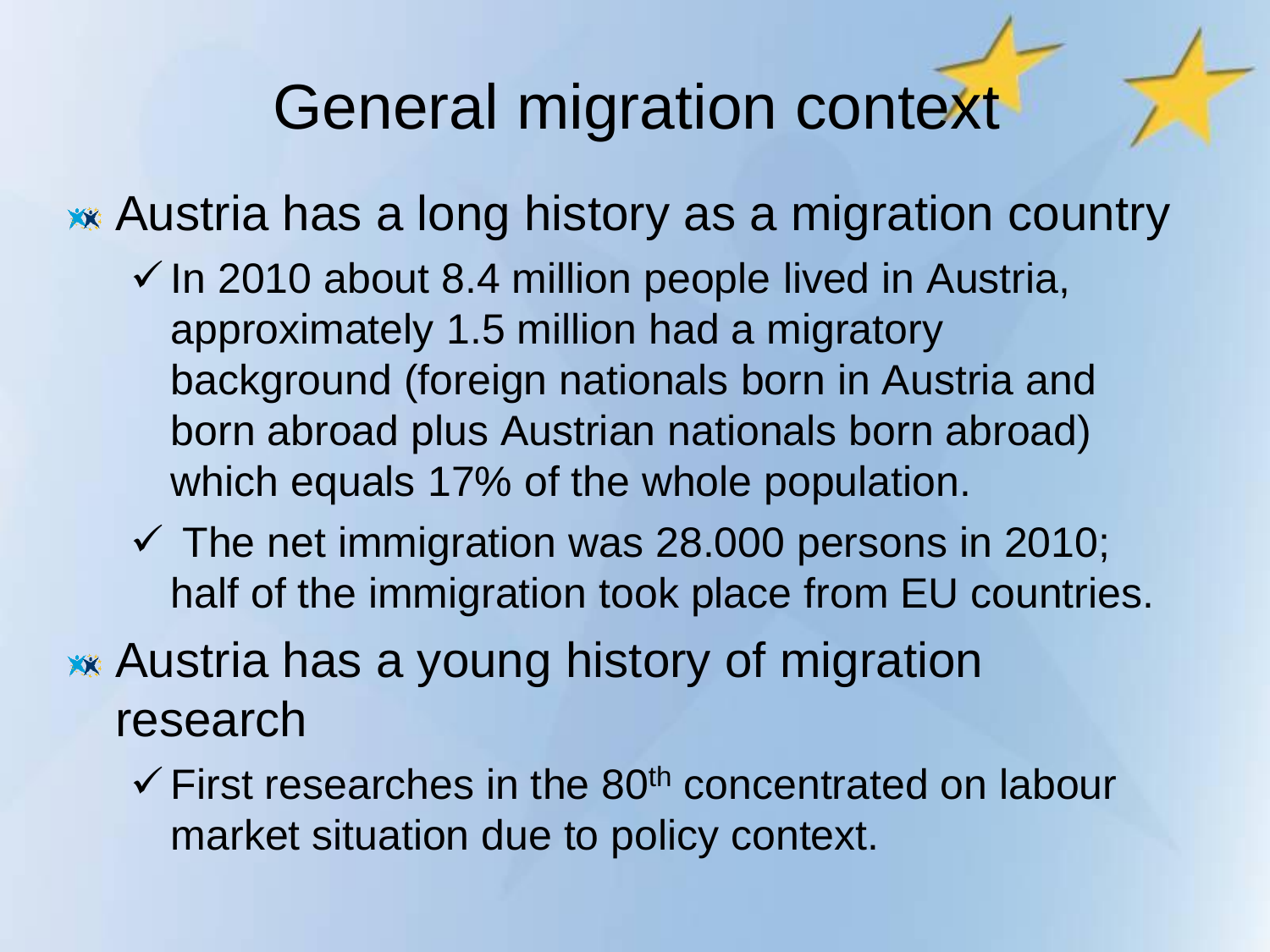# Characteristics of Migration Research in Austria

- **\*\*** A variety of disciplines work on migration and integration issues (app. 120 institutions identified); bigger and very small institutions;
- **\*\* Migration research in Austria is increasingly** funded and institutionalized. From 10-15 people in 2002 to app. 70 persons in 2009; some stakeholder argue for central institution;
- Some papers argue lack of basic and politically independent research, but to present the funding situation has approved.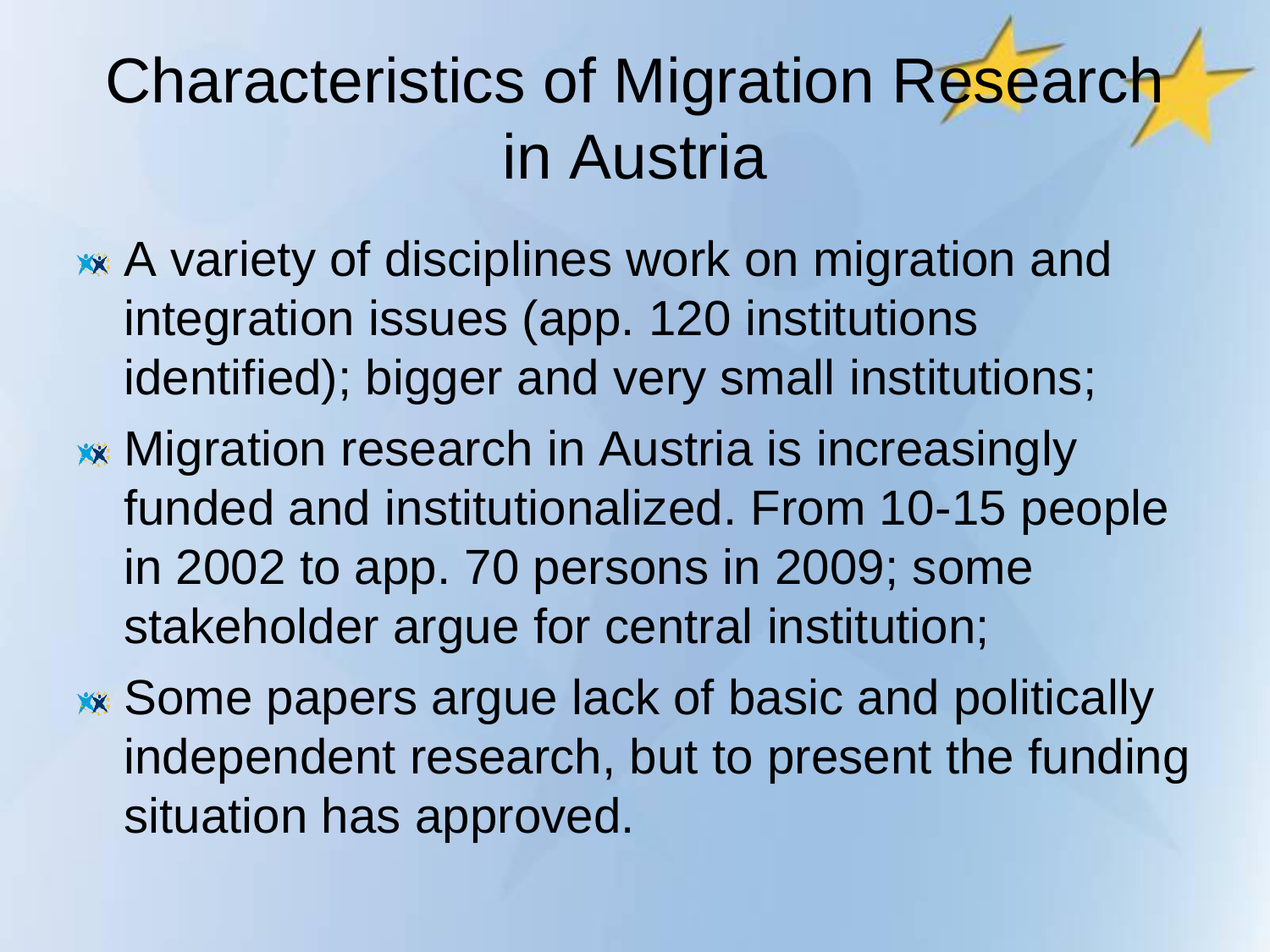## Austrian institutional framework

- International actors: FRA, ICMPD, IOM, etc.
- **\*\*** National actors:
	- $\checkmark$  State Secretary for Integration (MoI)
	- $\checkmark$  Austrian Integration Fonds
	- $\checkmark$  Expert Council for Integration
	- $\checkmark$  Statistik Austria
- Academic actors:
	- Univeristy of Vienna (several institutes)
	- $\checkmark$  Austrian Academy of Science
	- $\checkmark$  Commission for Migration and Integration Research
	- $\checkmark$  Research Platform Migration and Integration Research
	- $\checkmark$  Centre for Migration, Integration and Security Krems)
	- Critical Migration Research Group

**xx** Local actors:

 $\checkmark$  City of Vienna, etc.